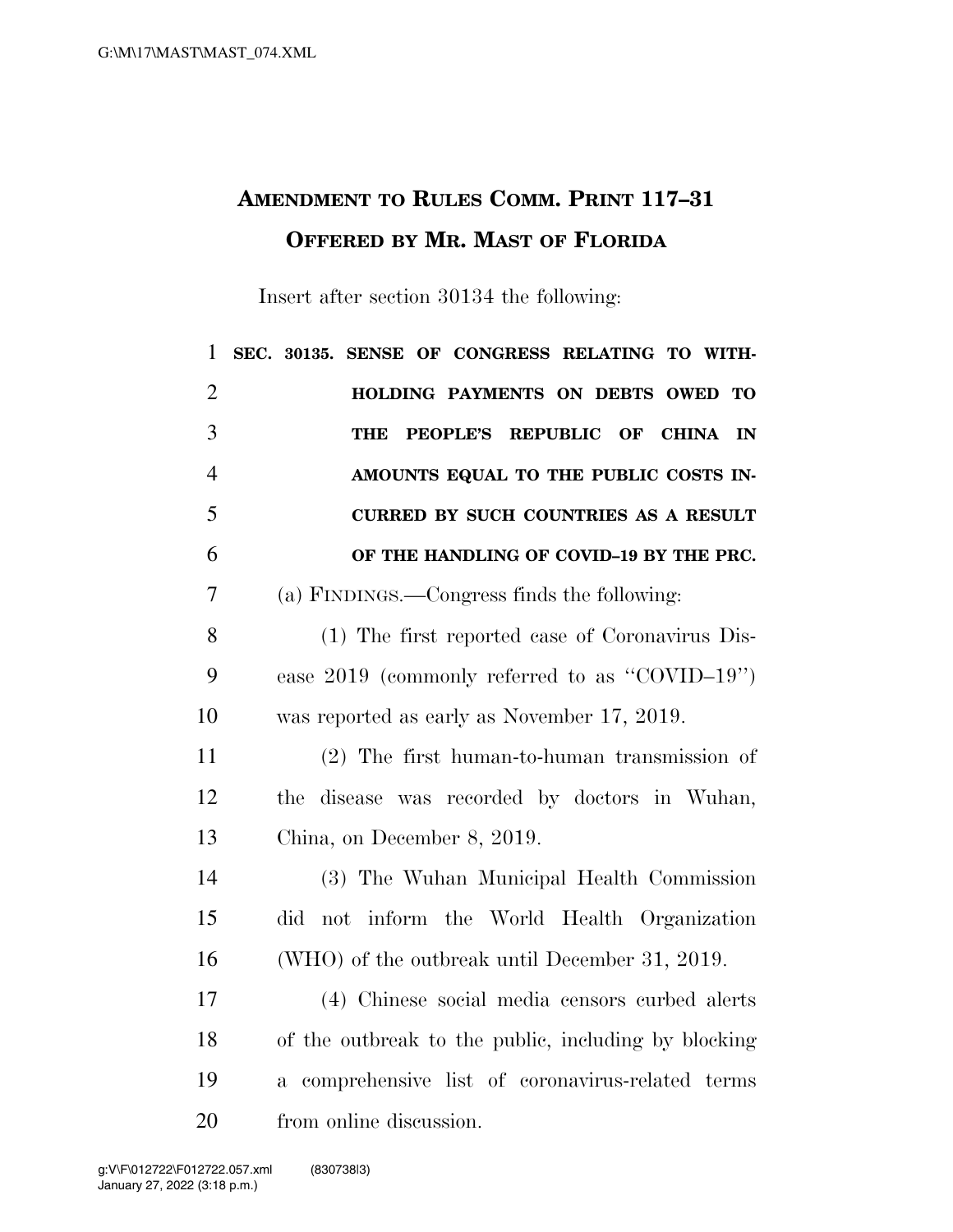(5) Dr. Li Wenliang, a physician at Wuhan Central hospital who warned his colleagues of the possible outbreak of COVID–19 in December 2019, was summoned and admonished by Wuhan police for ''making false comments on the Internet'', and later died of the virus.

 (6) On January 3, 2020, China's National Health Commission (NHC) ordered institutions ''not to publish any information related to the unknown disease'' and ordered labs to ''transfer any samples they had to designated testing institutions or to de-stroy them''.

 (7) The Director of the Centers for Disease Control and Prevention, Dr. Robert Redfield, was not notified by his Chinese colleagues of COVID–19 until January 3, 2020, 47 days after the first re-ported case of the virus.

 (8) Nearly six weeks after doctors in Wuhan raised the possibility of human-to-human trans- mission of the virus, Chinese officials continued to deny any recorded cases of such transmissions.

 (9) Chinese authorities did not begin taking steps toward locking down the city of Wuhan until January 23, 2020, over two months after the first reported case of COVID–19.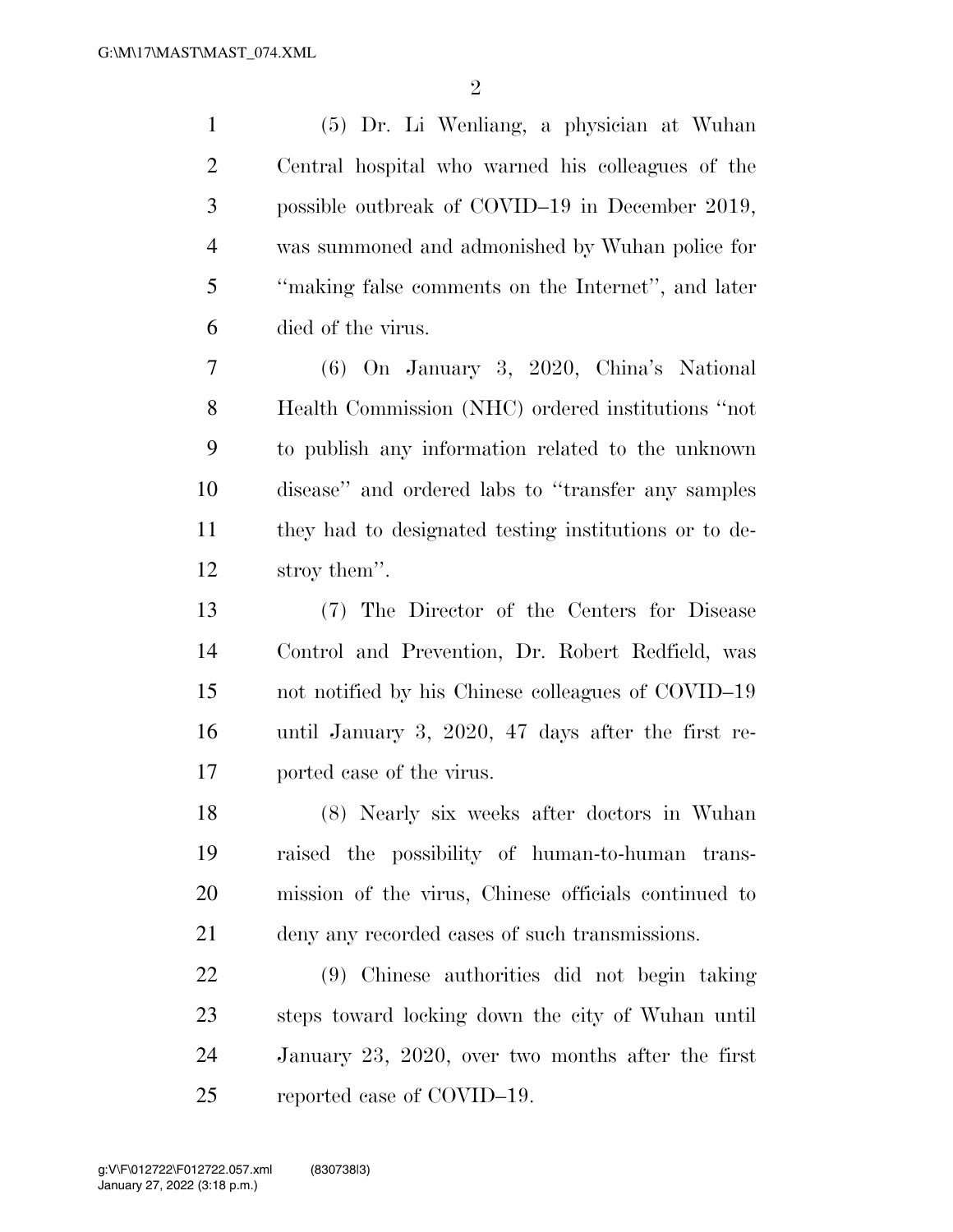(10) Critics of China's slow response to the out- break, including Chinese businessman Ren Zhiqiang, were reported to have disappeared. (11) The Chinese Communist Party actively en- gaged in a cover-up designed to obfuscate data and hide relevant public health information, and these actions continue to limit efforts to identify the origi-8 nal source of COVID–19. (b) SENSE OF CONGRESS.—It is the sense of Con- gress that— (1) the global outbreak of Coronavirus Disease 2019 (commonly referred to as ''COVID–19'') is a direct result of the People's Republic of China's long and appalling record of human rights abuses, includ- ing its suppression of the freedom of expression, as well as its aggressive domestic and global propa- ganda campaign; (2) the People's Republic of China should be held accountable for its handling of the COVID–19; and

 (3) the United States and other countries should permanently withhold payments on debts owed to the People's Republic of China in amounts